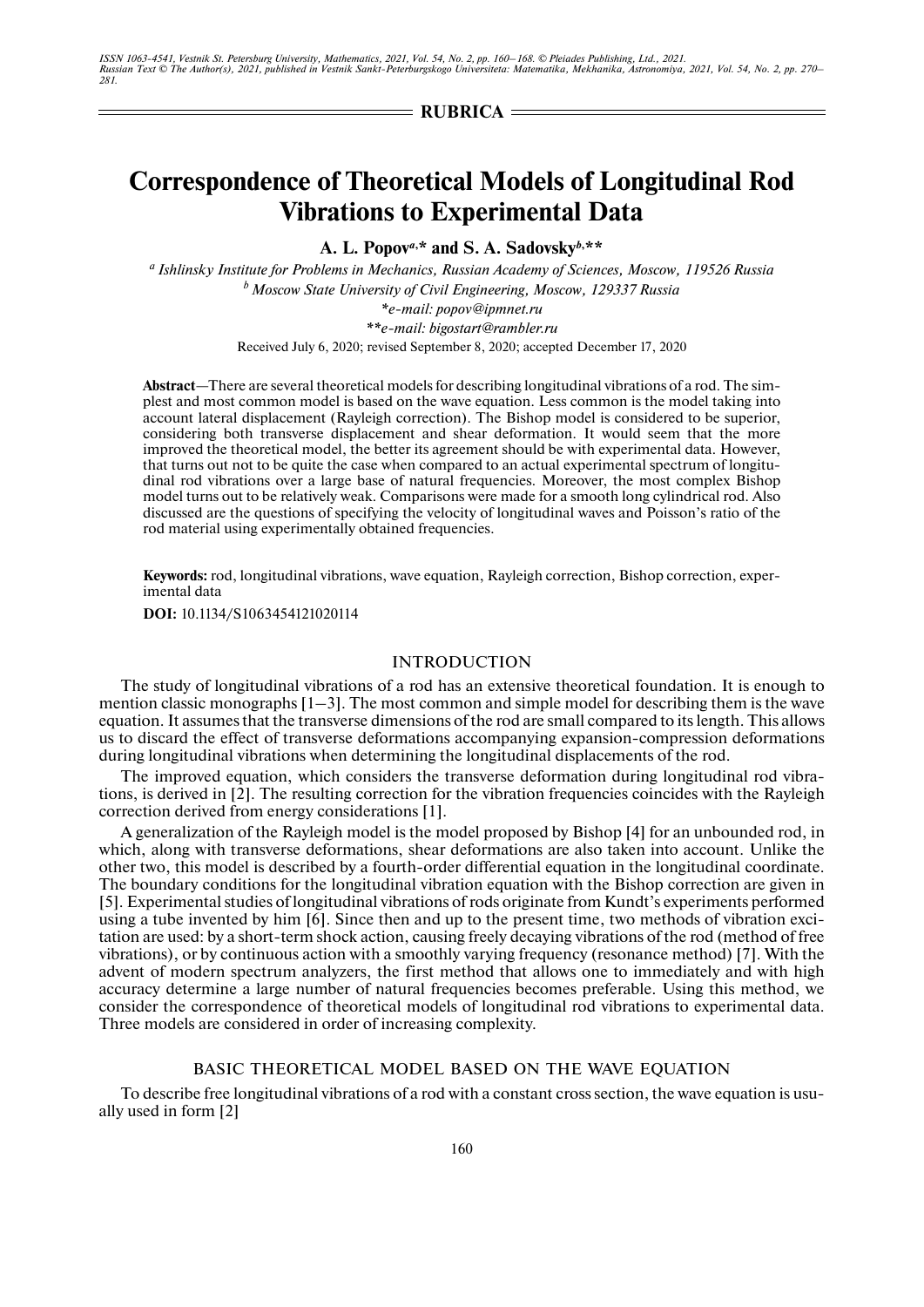

**Fig. 1** Diagram of the setup.

$$
\frac{\partial^2 u}{\partial t^2} = c^2 \frac{\partial^2 u}{\partial x^2}, \quad c = \sqrt{\frac{E}{\rho}},
$$
(1)

in which  $u = u(x, t)$  is the longitudinal displacement of a point of the rod with coordinate x directed along its axis at time *t*,  $E$  is the modulus of elasticity, and  $\rho$  is the rod density. In the case of harmonic vibrations of the rod with circular frequency, the solution to this equation can be represented in form

$$
u(x,t) = (C_1 \cos \lambda x + C_2 \sin \lambda x) \exp(i\omega t), \quad \lambda = \omega/c, \quad i = \sqrt{-1}, \tag{2}
$$

where  $C_1$  and  $C_2$  are constants determined from the boundary conditions at the ends of the rod.

At rod ends  $x = 0$  and *l*, let us set either fixing condition  $u = 0$  or free end condition  $\frac{\partial u}{\partial x} = 0$ . By substituting solution (2) into these conditions, formulas are derived for the natural frequencies of longitudinal rod vibrations. In this case, only the rod vibration frequencies with a combination of free–free  $(F-F)$  and free–fixed (F–C) ends differ in the type of boundary conditions:

$$
f_n = \frac{c}{2l} \begin{Bmatrix} n, & F - F \\ n - 1/2 & F - C \end{Bmatrix}, \quad f_n = \frac{\omega_n}{2\pi}, \quad n = 1, 2, .... \tag{3}
$$

The vibration frequencies of a rod with fixed and free ends coincide [1].

The conditions of the free ends are most easily implemented in experiments, for example, when the rod is horizontally suspended on two threads (Fig. 1). Using rod vibrations under such conditions is also convenient because the resulting frequency spectrum, as Rayleigh pointed out [1], consists of alternating vibrational frequencies of a rod of half-length *l* with fixed–free and free–free ends. Note that the step between frequencies is the same, equal to the first frequency of a rod of length *l* with a fixed–free end.

#### EXPERIMENTAL MEASUREMENT OF THE LONGITUDINAL ROD VIBRATION SPECTRUM

The vibrations of a rod suspended on two threads were excited by the impact of a hardened steel ball on one of the ends of the rod (Fig. 1). Oscillations were recorded using a laboratory microphone installed near the other end. The signal from the microphone was transmitted to the A19-U2 spectrum analyzer and then to the computer, where it was processed using the ZETLab software [8].

The sample was a straight cylindrical rod made of aluminum alloy with a length of *L* = 2006 mm and a diameter of  $d = 24.8$  mm. Figure 2à shows a fragment of a microphone recording of a multifrequency signal of rod sound emission with a duration of  $0.2$  s after impact at time  $t = 0$ , and Fig. 2b, shows the graphic rendition of the spectrum of this signal in Hz (the amplitudes along the ordinate axes are plotted in units of the electrical signal (mV) transmitted from the microphone). From Fig. 2b it can be seen that the distance between the pronounced discrete components in the obtained spectrum of vibration frequencies of the rod is almost constant, which corresponds to a uniform distribution of theoretical frequencies of longitudinal vibrations (3). However, upon detailed consideration, the experimental frequency distribution does not completely obey this simple law, and with an increase in the frequency number, there is an increase in the differences between the calculated and experimental values of frequencies.

It is also clear that with this method of excitation and registration of vibrations, the natural frequencies of other types of vibrations, for example, transverse, almost do not appear, despite the fact that the vibra-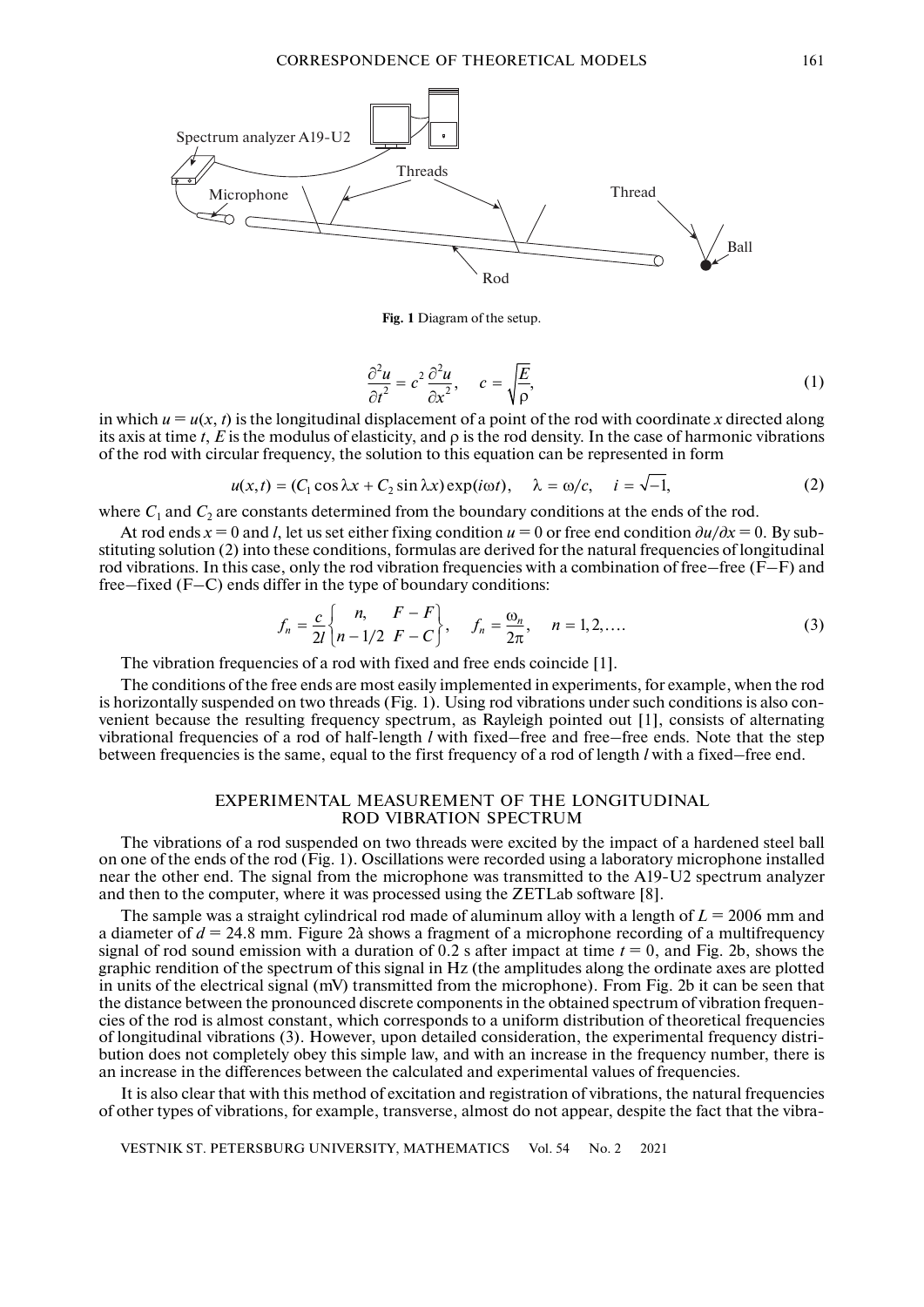



tion spectrum is recorded starting from the lowest frequencies (from 20 Hz). However, it is possible that for other combinations of length and end boundary conditions, parametric resonance, found theoretically in [9], can occur; in that case significant transverse vibrations might arise.

# COMPARISON OF EXPERIMENTAL AND THEORETICAL VIBRATION FREQUENCIES

For a numerical comparison of the experimental and theoretical frequencies of rod vibrations in formula (3), the velocity of compression-expansion waves *c* must be known, which is determined from (1) using the modulus of elasticity and the density of the rod material. The reference values for these parameters vary somewhat [10]:  $E = (69-72.5)$  GPa,  $\rho = (2650-2850)$  kg/m<sup>3</sup>. This leads to variation of values for the velocity of longitudinal waves in interval (4980–5230) m/s.

To determine the speed of sound in a rod more precisely, it was calculated using the experimentally obtained natural vibration frequency and rod length, an approach that was first implemented in Kundt's tube [6]. Using the first experimental frequency of longitudinal rod vibrations  $f_{1,exp}$  = 1297.812 Hz, we get from (3) velocity  $c = 5206.822$  m/s. The rest of the calculated frequency values, as follows from (3), are determined by multiplying the first frequency by their numbers.

Table 1 shows the ratios of 30 experimentally recorded frequencies of longitudinal vibrations of the rod to the first frequency.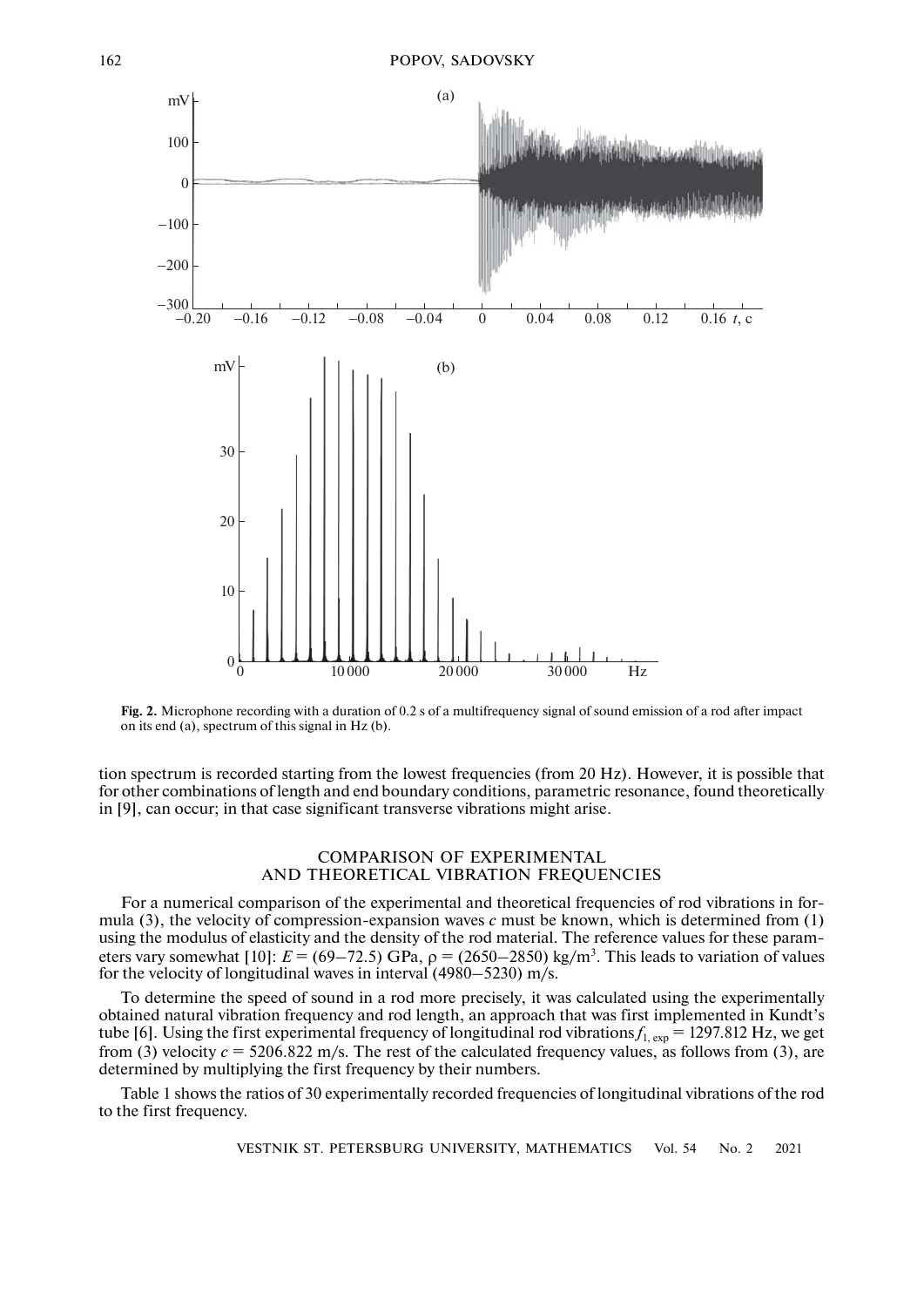| Frequency<br>number $(n)$ |        | 2      | 3      | 4      | 5      | 6      | 7      | 8      | 9      | 10     |
|---------------------------|--------|--------|--------|--------|--------|--------|--------|--------|--------|--------|
| $f_{n,exp}/f_1$           | 1.000  | 2.000  | 3.000  | 4.000  | 5.000  | 5.999  | 6.997  | 7.996  | 8.994  | 9.990  |
| Frequency<br>number $(n)$ | 11     | 12     | 13     | 14     | 15     | 16     | 17     | 18     | 19     | 20     |
| $f_{n,exp}/f_1$           | 10.998 | 11.982 | 12.978 | 13.972 | 14.966 | 15.958 | 16.949 | 17.940 | 18.929 | 19.918 |
| Frequency<br>number $(n)$ | 21     | 22     | 23     | 24     | 25     | 26     | 27     | 28     | 29     | 30     |
| $f_{n,exp}/f_1$           | 20.905 | 21.889 | 22.873 | 23.855 | 24.835 | 25.814 | 26.791 | 27.766 | 28.739 | 29.710 |

**Table 1.**

The table shows a gradual increase in the differences between the calculated and experimental frequencies, depending on the frequency number. By the 30th frequency (38557.99 Hz), they already reach about 400 Hz, despite the fact that we consider a deliberately long rod with a length-to-diameter ratio of more than 80 and the wave equation can be applied without doubt for calculating its frequencies of longitudinal vibrations.

The increase in the differences between the calculated and experimental frequencies, depending on the frequency number, can be explained by the fact that the influence of the transverse deformation of the rod is not considered in the wave equation. This is fixed by introducing the Rayleigh correction, which can be obtained from the equation of the improved theory of longitudinal rod vibrations.

### RAYLEIGH CORRECTION

The improved theory of longitudinal rod vibrations additionally considers the inertia of transverse displacements arising according to the Poisson effect. The equation of the improved theory of longitudinal rod vibrations has form [2]

$$
\frac{\partial^2 u}{\partial t^2} - c^2 \frac{\partial^2 u}{\partial x^2} - v^2 \frac{I_p}{F} \frac{\partial^4 u}{\partial x^2 \partial t^2} = 0,
$$
\n(4)

where v denotes Poisson's ratio,  $I_p$  is the polar moment of inertia of a rod cross section with area  $F$  (for a circle  $I_p = \pi d^4/32$ , *y* and *z* are the distances from the neutral axis to the chosen point of the cross section.

The boundary conditions for this equation are reduced to the same as in the case of the wave equation [11].

To solve equation (4), initial representation (2) can be used. Substituting it into the boundary conditions results in an improved expression for the frequencies of the longitudinal rod vibrations  $(f_{Rn})$  in terms of the corresponding frequencies  $(f_{wn})$  obtained from the solution of the wave equation:

$$
f_{Rn} = \frac{f_{wn}}{\sqrt{1 + \eta_n}}, \quad f_{wn} = \frac{nA}{2L}, \quad \eta_n = \frac{\pi^2 n^2 v^2 d^2}{8L^2}, \quad n = 1, 2, ... \tag{5}
$$

At a small value of the correction factor in radical expression (5), the correction to the frequency is reduced to the known Rayleigh correction [1].

To compare the values of frequencies calculated by formula (5) with the experimentally measured frequencies, it is necessary to know Poisson's ratio of the rod material in addition to the velocity of longitudinal waves. Reference data on this coefficient for aluminum alloys vary noticeably within 0.31–0.33 [9], 0.32–0.36 [12]. To clarify this value for the material of the tested rod, we use the approach for determining Poisson's ratio suggested in [13].

The essence of the approach is as follows. Setting Poisson's ratio in the possible range of values (0.31– 0.36) and calculating the values of the natural frequencies of rod vibrations using formula (5), we obtain a set of calculated frequencies corresponding to the measured experimental frequencies. Then, composing the absolute differences between the experimental and calculated frequencies with the same numbers, summing these differences and dividing by the number of frequencies, we obtain the criterion for the deviation of the calculated values of frequencies from the experimental values at the selected value of Poisson's ratio: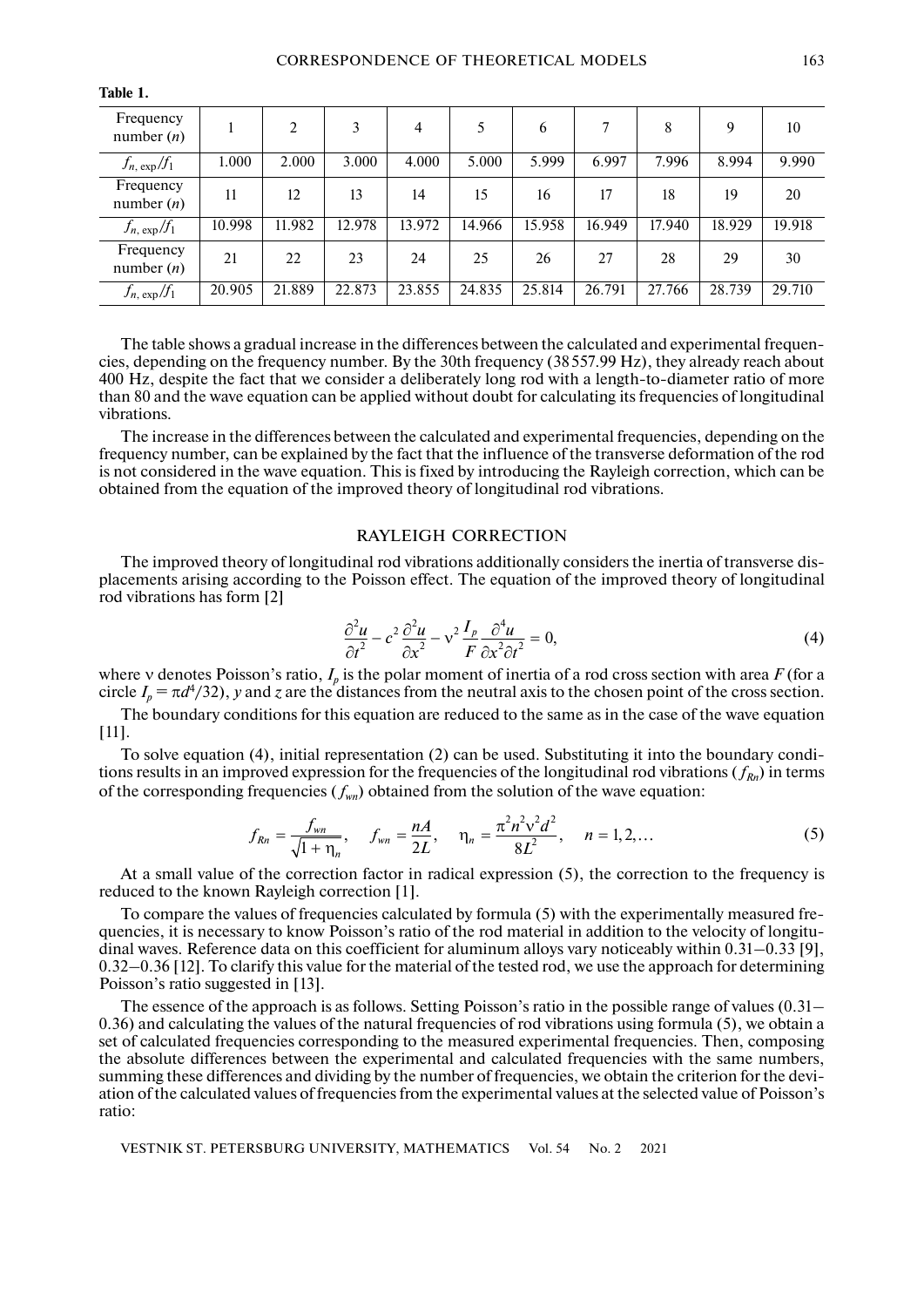

**Fig. 3.** Determining Poisson's ratio from the condition of the minimum difference between the sets of experimental and calculated frequencies.



**Fig. 4.** Differences in Hz between the calculated and experimental frequencies depending on the frequency number.

$$
\Delta(v) = \frac{1}{N} \sum_{n=1}^{N} |\Delta f_n(v)|, \quad \Delta f_n(v) = f_{n,\text{cal}}(v) - f_{n,\text{exp}}(v).
$$
 (6)

Figure 3 shows the graph of dependence  $\Delta(v)$  from which it can be seen that the minimum deviation between the experimental and calculated sets of frequencies occurs at  $v = 0.337$ .

At the chosen value of Poisson's ratio, we determined 30 natural frequencies of longitudinal vibrations of the rod and their differences from the experimental frequencies. These differences depending on the frequency number are shown in Fig. 4 in comparison with similar differences between the experimental values and the frequencies calculated without the Rayleigh correction.

As can be seen from Fig. 4, the frequencies found by formula (5) almost do not differ from the values of the experimental frequencies in the entire considered range.

It would seem that Eq. (5) almost perfectly describes the longitudinal vibrations of the rod. However, it has a feature that can manifest by eliminating time dependence

$$
u(x,t) = X(x) \exp(i\omega t) \tag{7}
$$

and grouping the terms of the second derivative of function  $X(x)$ :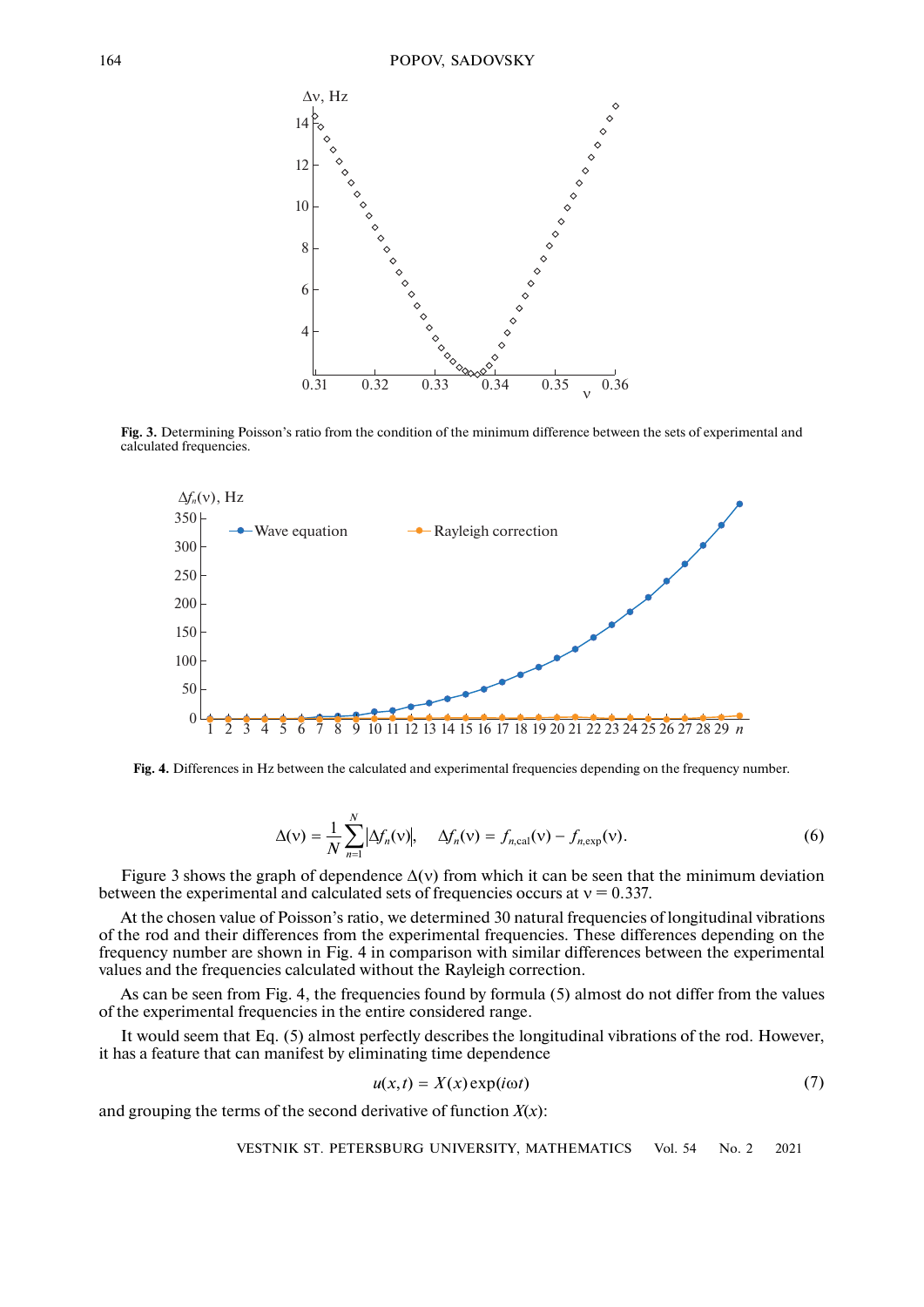CORRESPONDENCE OF THEORETICAL MODELS 165

$$
\left(1 - v^2 \lambda^2 \frac{I_p}{F}\right) X''(x) + \lambda^2 X(x) = 0. \tag{8}
$$

At a certain frequency corresponding to the limiting point of concentration of frequencies  $(f_{k\rho})$  [14] the coefficient at the highest derivative in Eq. (8) can vanish, and become negative when that frequency is exceeded, which results in non-oscillating solutions of the equation. The estimate of the  $f_{kp}$  value for the rod considered in this study gives a value of about 300 kHz, i.e., the maximum frequency (38 557.99 Hz) of the range of the first 30 frequencies of natural vibrations of this rod is almost an order of magnitude lower than the critical frequency, which guarantees the applicability of the Rayleigh correction for calculating even higher frequencies. At the same time, the graph in Fig. 4 shows a certain concentration of the experimental frequencies with an increase in their number and magnitude. Despite this, the fundamental limitation of the frequency spectrum calculated by the Rayleigh correction and the remaining insignificant differences in the values of the experimental and calculated frequencies suggest a transition to the improved model of longitudinal rod vibrations, developed by Bishop.

# BISHOP MODEL

The main feature of the Bishop model is considering not only transverse, but also shear deformations [4, 5]. Longitudinal vibrations of the rod according to this model are described by a more complex equation of the 4th order in *x*:

$$
\frac{\partial^2 u}{\partial t^2} - c^2 \frac{\partial^2 u}{\partial x^2} - v^2 \frac{I_p}{F} \frac{\partial^4 u}{\partial x^2 \partial t^2} + \frac{c^2 v^2}{2(1+v)} \frac{I_p}{F} \frac{\partial^4 u}{\partial x^4} = 0.
$$
\n(9)

Accordingly, its solution requires two boundary conditions at each end of the rod. Examples of such conditions are presented in [5]. In the case of free ends, they have form

$$
\left( EF \frac{\partial u}{\partial x} + v^2 \rho I_p \frac{\partial^3 u}{\partial x \partial t^2} - v^2 G I_p \frac{\partial^3 u}{\partial x^3} \right)_{x=0,L} = 0, \quad \frac{\partial^2 u}{\partial x^2} \Big|_{x=0,L} = 0,
$$
\n
$$
G = \frac{E}{2(1+v)}.
$$
\n(10)

In the case of rigid fixing of the ends of the rod, the boundary conditions are as follows:

$$
u\big|_{x=0,L} = 0, \quad \frac{\partial u}{\partial x}\big|_{x=0,L} = 0. \tag{11}
$$

The general solution of Eq. (9) is represented by a combination of trigonometric and hyperbolic functions:

$$
u(x,t) = (C_1 \cosh \beta_1 x + C_2 \sinh \beta_1 x + C_3 \cos \beta_2 x + C_4 \sin \beta_2 x) \exp(i\omega t),
$$
  

$$
\beta_{1,2}^2 = \sqrt{\frac{a^2}{4b^2} + \frac{\lambda^2}{b}} \pm \frac{a}{2b}, \quad a = 1 - \nu^2 \lambda^2 \frac{I_p}{F}, \quad b = \frac{\nu^2}{2(1+\nu)} \frac{I_p}{F}.
$$
 (12)

Substituting (12) into boundary conditions (11) or (10) leads to frequency equations for rigidly fixed  $(n=0)$  or free  $(n=1)$  ends:

$$
2(\beta_1\beta_2)^{2n+1}\left(\cos\beta_2L-\frac{1}{\cosh\beta_1L}\right)+(-1)^n(\beta_2^{4n+2}-\beta_1^{4n+2})\sin\beta_2L\tanh\beta_1L=0,\quad n=0,1.
$$
 (13)

To compare the results for various models of longitudinal rod vibrations, it is convenient to use the boundary conditions for the free stop of the rod ends against rigid walls [15]. In this case, there are no longitudinal displacements and shifts proportional to the second derivative at the edges of the rod:

$$
u\big|_{x=0,L}=0, \quad \frac{\partial^2 u}{\partial x^2}\big|_{x=0,L}=0.
$$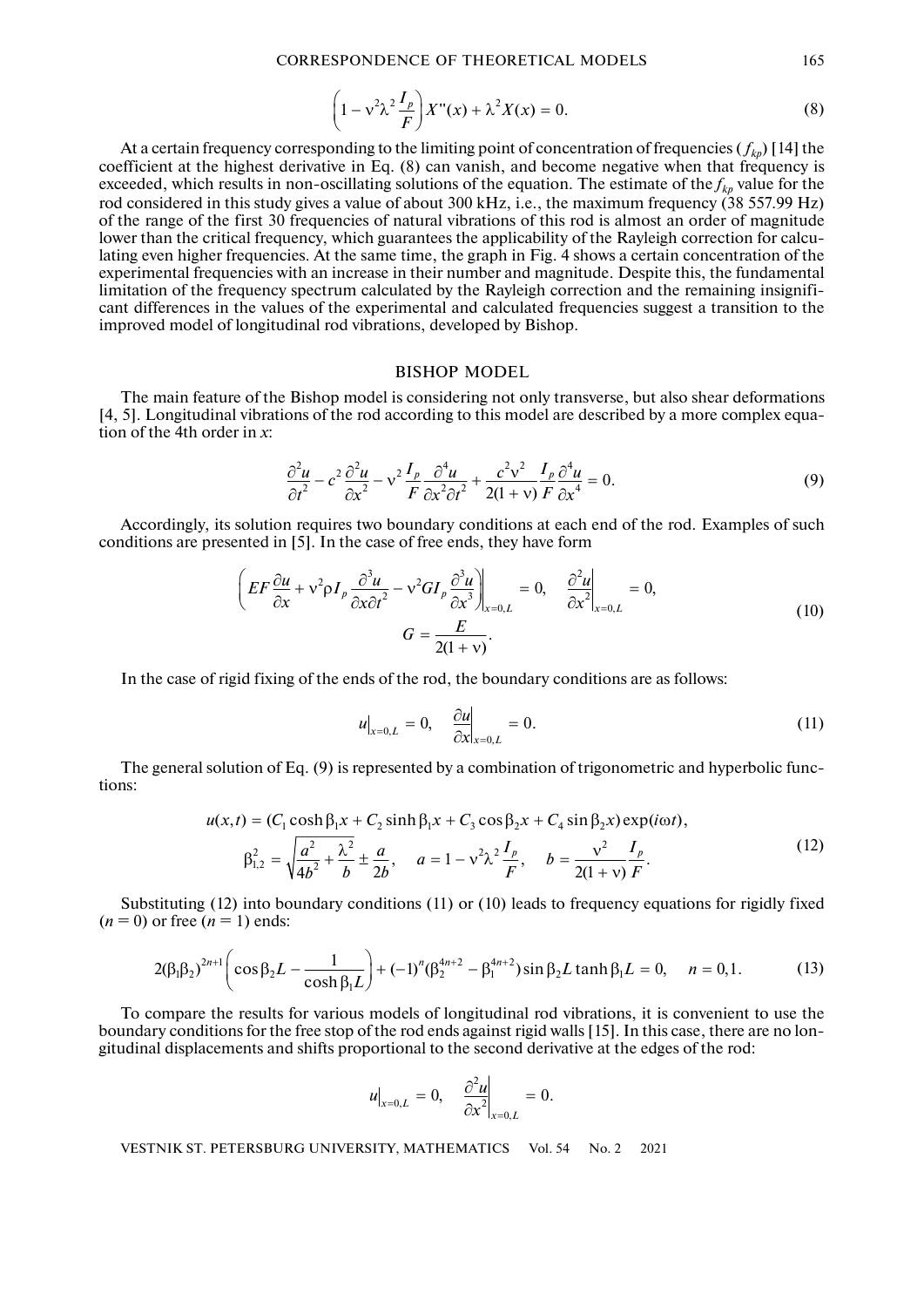

**Fig. 5.** Differences between the calculated frequencies according to the wave equation and with the Rayleigh and Bishop corrections from the experimental rod frequencies: (a) – at  $v = 0.31$ , (b) – at  $v = 0.34$ .

These conditions make it possible to represent the solution of Eq. (6) in a simple form:

$$
u(x,t) = \sin \frac{\pi nx}{L} \exp(i\omega t), \quad n = 1, 2, \dots
$$
 (14)

Therefore, for frequencies  $f_{Bn}$  an explicit formula of longitudinal rod vibrations can be written according to the Bishop model:

$$
f_{Bn} = f_{Bn} \sqrt{1 + \frac{\eta_n}{2(1 + \nu)}}, \quad n = 1, 2, ..., \tag{15}
$$

where  $f_{Rn}$  denotes the frequencies calculated by Rayleigh's correction (5).

Formula (15) shows that the rod vibration frequencies obtained by the Bishop model should have lower values than those calculated from the wave equation, but exceed the frequencies determined using Rayleigh's correction. This is clearly confirmed by the diagrams shown in Fig. 5. They show the differences between the calculated frequencies, calculated by the wave equation and with Rayleigh and Bishop corrections using the general boundary conditions of free ends (10) and the experimental frequencies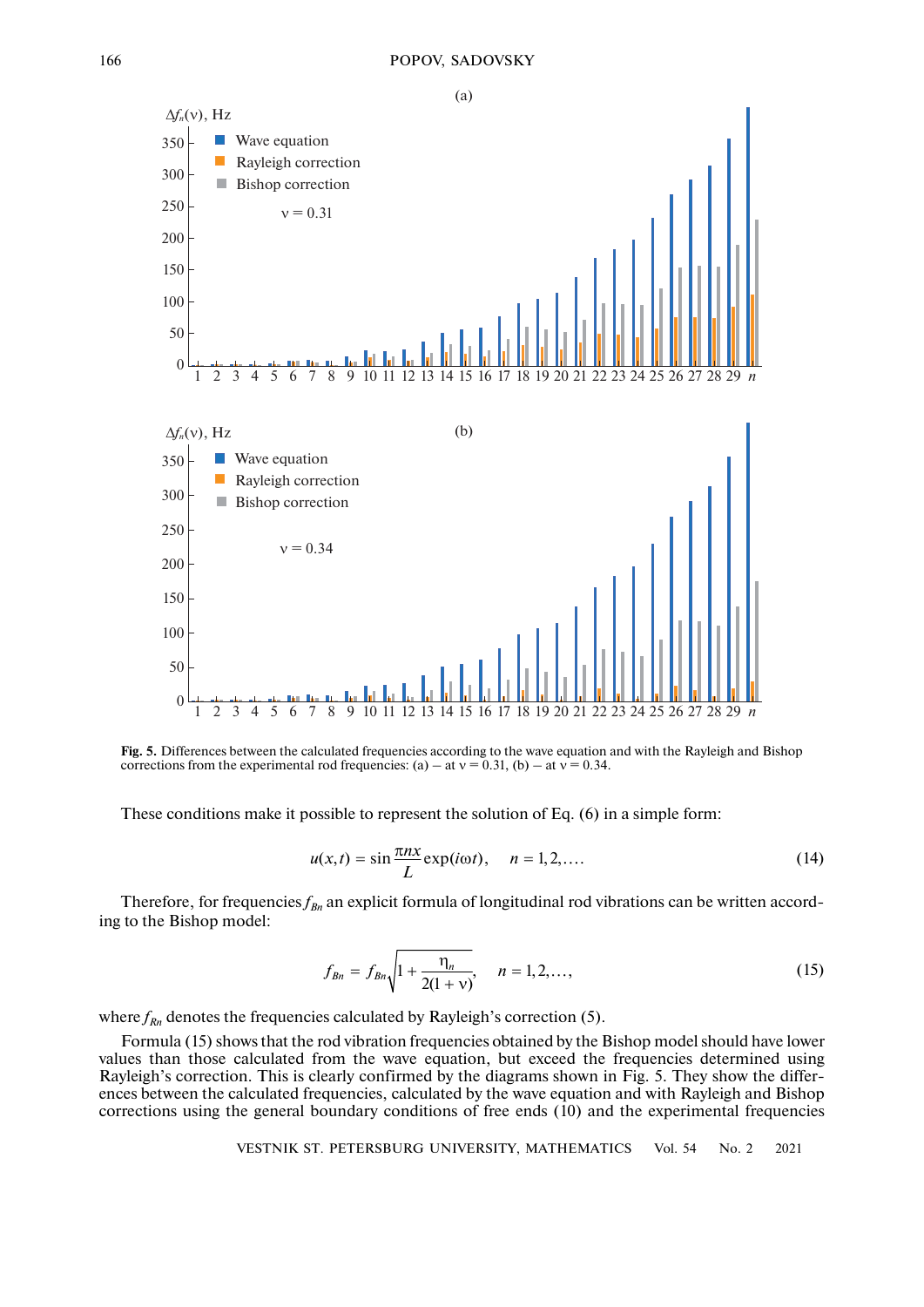depending on the frequency number at the smallest possible value of Poisson's ratio and close to the value of  $v = 0.34$  obtained by algorithm (7).

As can be seen from Fig. 5, while Bishop's correction in the fourth-order equation brings the frequencies of the wave equation closer to the values of the experimental frequencies of longitudinal vibrations of a homogeneous rod, it is to a incomparably lesser extent than the simpler Rayleigh correction, which follows from the equation of the same order as the wave equation. It should also be noted that in the case of a long rod, using the simplest representation (14) to describe the vibration mode of the rod according to the Bishop model leads to the values of the natural vibration frequencies that practically coincide with the frequencies determined from general solution (12) under general boundary conditions (11) (the difference in frequencies is noticeable only in the sixth and seventh significant digits). Consequently, using the more general, but also a much more complex model of longitudinal rod vibrations based on Bishop's corrections not only does not improve, but even worsens the agreement between the calculated and experimental frequencies in the case of a long rod.

#### **CONCLUSIONS**

It is widely accepted that the more theoretically possible factors are taken into account in a mathematical model, the more perfect it is and should better agree with experimental data. In this study, using the example of longitudinal vibrations of a rod, three levels of such models were considered: the wave equation, an improved equation that takes into account the effect of the transverse deformation of the rod, and a fourth-order equation in coordinates, taking into account shear deformations in addition to the previous case. The vibration frequency spectra of the rod determined using these models were compared to an experimental set of frequencies obtained using high-precision spectrum analyzing equipment. The result of this comparison turned out to be counter intuitive.

Comparing the experimental frequencies with the frequencies determined by the wave equation model showed their rapidly increasing discrepancy with increasing frequency number. The best agreement with the experimental frequencies was shown by the values calculated with the Rayleigh correction, i.e., the model taking into account the effect of transverse deformation. The frequencies determined by a more complex model developed by Bishop, which takes into account both transverse and shear deformations, somewhat improve the results obtained from the wave equation, but they approximate their values far worse compared to the experiment than frequencies calculated only with transverse deformation. This can be explained by the fundamental property of symmetric deformation of the cross section of the rod during longitudinal vibrations.

It is, of course, possible to consider variants of longitudinal vibrations of rods of a non-symmetric cross section, which would most likely be accompanied by vibrations of other types. In these cases, it is likely that shear deformations would play some role in improving the calculated frequencies of longitudinal vibrations of the rod. However, when calculating the frequencies of longitudinal vibrations for long rods with a symmetric cross section, it is not necessary to transition to a more complex model than the vibration equation with accounting for transverse deformation.

#### FUNDING

This study was supported by the Russian Foundation for Basic Research (project No. 19-01-00100).

#### REFERENCES

- 1. J. V. Strutt (Lord Rayleigh), *The Theory of Sound* (Macmillan and Co., London, 1926; GITTL, Moscow, 1955).
- 2. A. Love, *Mathematical Theory of Elasticity* (Cambridge Univ. Press, Cambridge, 1927; ONTI, Moscow, 1935).
- 3. S. P. Timoshenko, *Vibration Problems in Engineering* (Van Nostrand, Toronto, 1955; Nauka, Moskva, 1967).
- 4. R. E. D. Bishop, "Longitudinal waves in beams," Aeronautical **3**, 280–293 (1952).
- 5. S. S. Rao, *Vibration of Continuous Systems* (Wiley, Hoboken, N.J., 2007).
- 6. A. Kundt, "Acoustic experiments," London, Edinburgh, Dublin Philos. Mag. J. Sci. **35** (4), 41–48 (1868).
- 7. *Nondestructive Testing and Diagnostics: Handbook*, Ed. by V. V. Klyuev (Mashinostroenie, Moscow, 2003; Metrix Instrument, Houston, Tex., 2004).
- 8. Functions ZETLAB. https://zetlab.com/product-category/programmnoe-obespechenie/funktsii-zetlab. Accessed March 4, 2021.